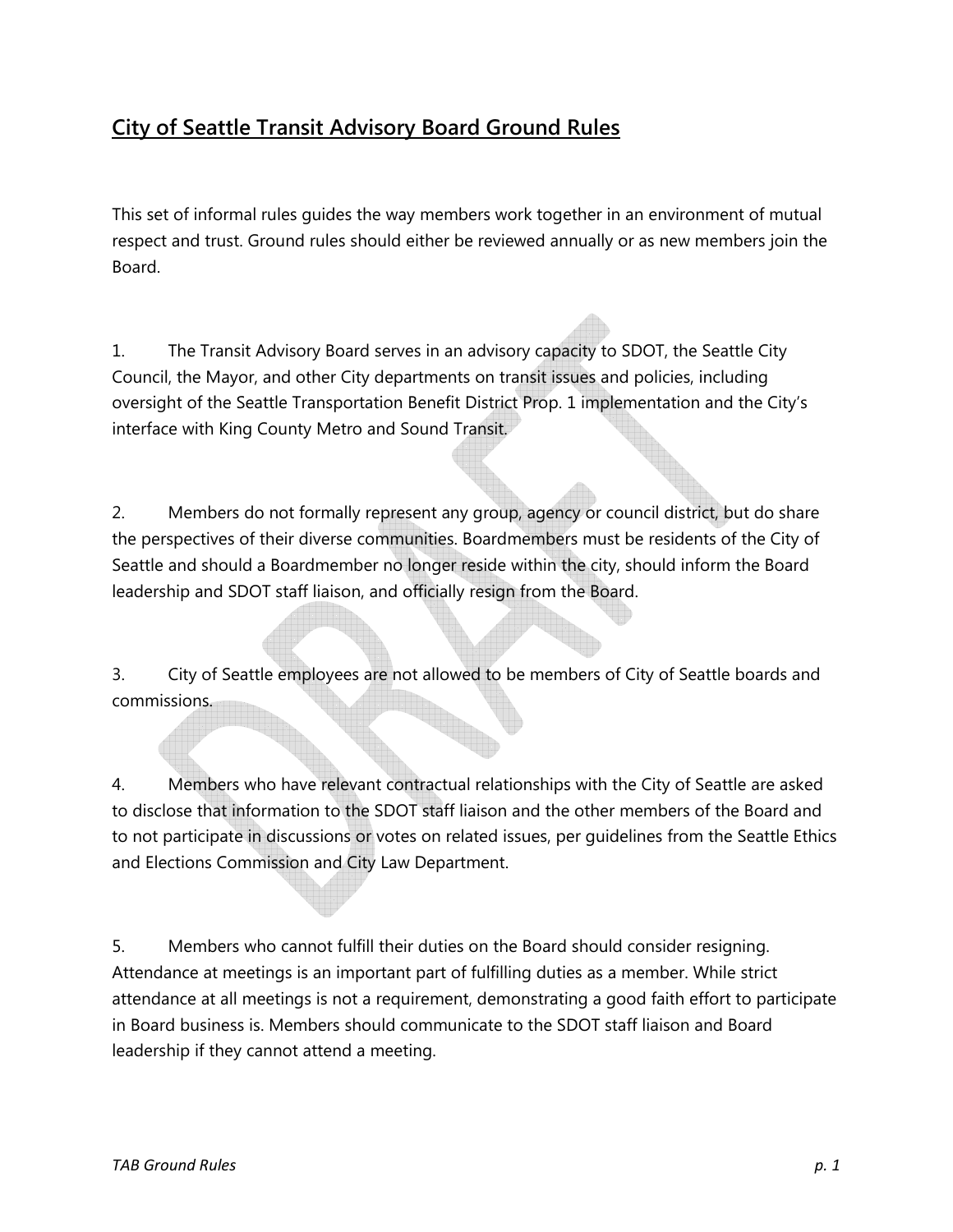Members who have three consecutive absences can expect to be contacted by the SDOT staff liaison to discuss their ability to continue to serve on the Board and fulfill their duties. Members who miss 50% or more of meetings during their term are not likely to be recommended by SDOT for reappointment.

In addition to meeting attendance, other ways a Boardmember might demonstrate a commitment to fulfilling their duties could include participating in Board work that happens in between monthly meetings or contributing to meeting discussions in advance of a meeting s/he cannot attend.

6. Members who resign from the Transit Advisory Board are asked to provide a formal letter of resignation.

7. Members who are not able to attend a Board meeting cannot designate substitutes on their behalf.

8. The SDOT staff liaison will provide materials and information to the entire Board, not to individual members.

9. Meeting documents will be delivered in a timely manner via e-mail. Members are expected to review materials and prepare for each meeting.

10. Members of the Board should not represent themselves as speaking for the group unless directed by the group to do so. This rule in no way restricts individual members, in their capacity as residents, from interacting with elected officials, the media or community organizations. The Board leadership, or other members designated for this purpose, may act as spokespersons for the Board as directed by the Board.

11. Members of the public may attend Board meetings as guests but may not participate in group discussions and consensus deliberations. Non-members may provide brief comments or questions, at the discretion of Board leadership.